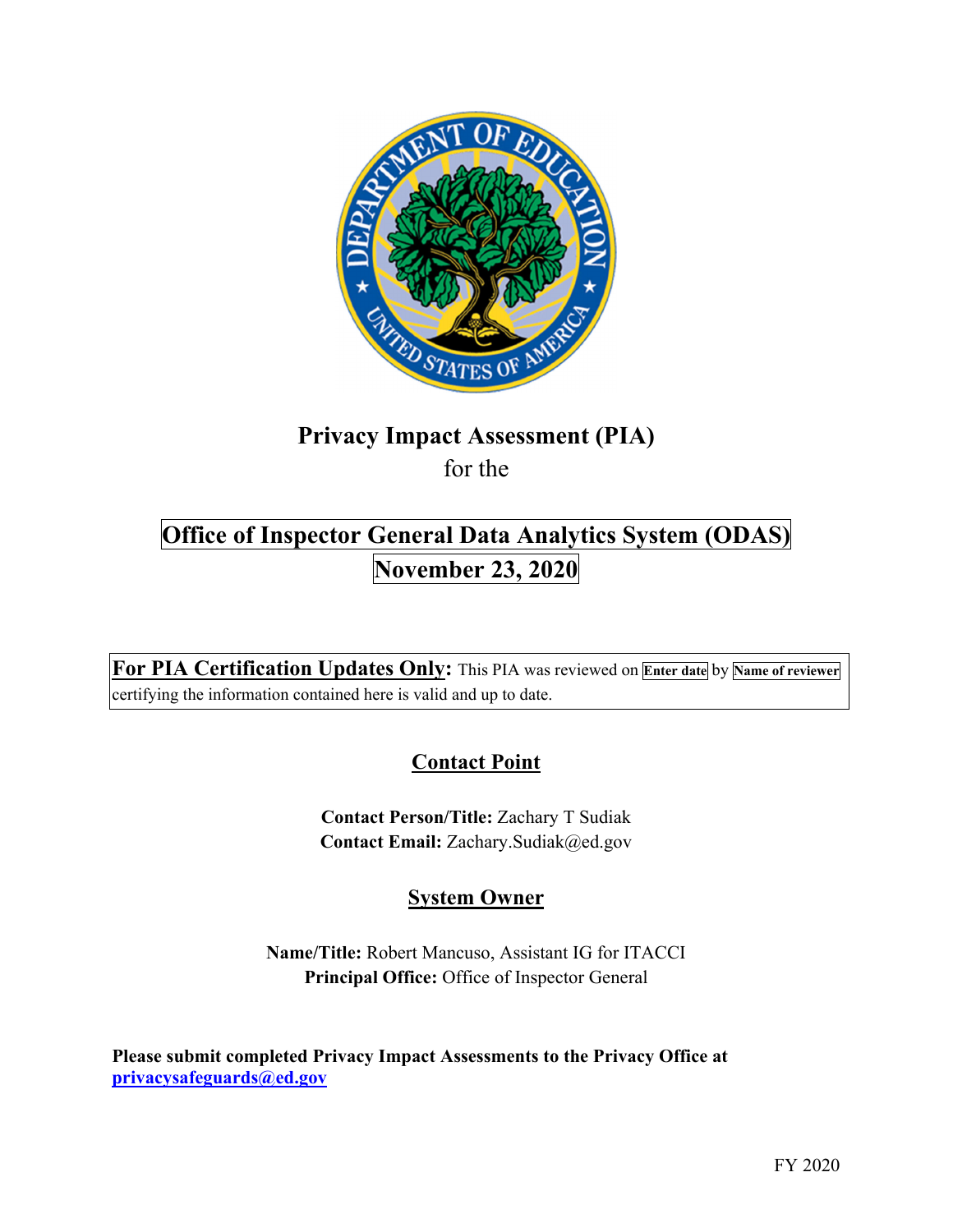*Please complete this Privacy Impact Assessment (PIA) on how personally identifiable information (PII) is collected, stored, protected, shared, and managed electronically by your system. You may wish to consult with your ISSO in completing this document. If a question does not apply to your system, please answer with N/A.* 

# 1. Introduction

**1.1.** Describe the system including the name, acronym, and a brief description of the program or purpose for the system.

The Office of Inspector General Data Analytic System (ODAS) is a data warehouse system that provides the OIG with data analytical capabilities. ODAS contains a collection of analytical modules that assist auditors and investigators in identifying fraud, waste, and abuse.

**1.2.** Describe the purpose for which the personally identifiable information  $(PII)^{1}$  is collected, used, maintained, or shared.

ODAS contains personally identifiable information from a variety of U.S. Department of Education (ED) systems (e.g., the National Student Loan Data System, the Common Origination and Disbursement System, the Postsecondary Education Participants System) and the publicly available Federal Audit Clearinghouse. PII is collected, used, and maintained in order to assist investigators in conducting criminal and civil investigations and to assist auditors in performing audits for the overall purpose of detecting and preventing fraud, waste, and abuse in ED programs.

Specifically, PII in ODAS is connected to various loan and grant programs that ED administers. ODAS maintains PII throughout the life cycle of loans and grants administered under various ED programs. Maintaining the PII is necessary to enable the OIG to verify the identities of borrowers or recipients and to take appropriate action (e.g., to make referrals of individuals to Federal, state, or local law enforcement partners or to the appropriate program offices) if ODAS analysis identifies loans or grants, at any point in their lifecycles, that may be the target of fraud, waste, or abuse.

<sup>&</sup>lt;sup>1</sup> The term "personally identifiable information" refers to information which can be used to distinguish or trace an individual's identity, such as their name, social security number, biometric records, etc. alone, or when combined with other personal or identifying information which is linked or linkable to a specific individual, such as date and place of birth, mother's maiden name, etc. OMB Circular A-130, page 33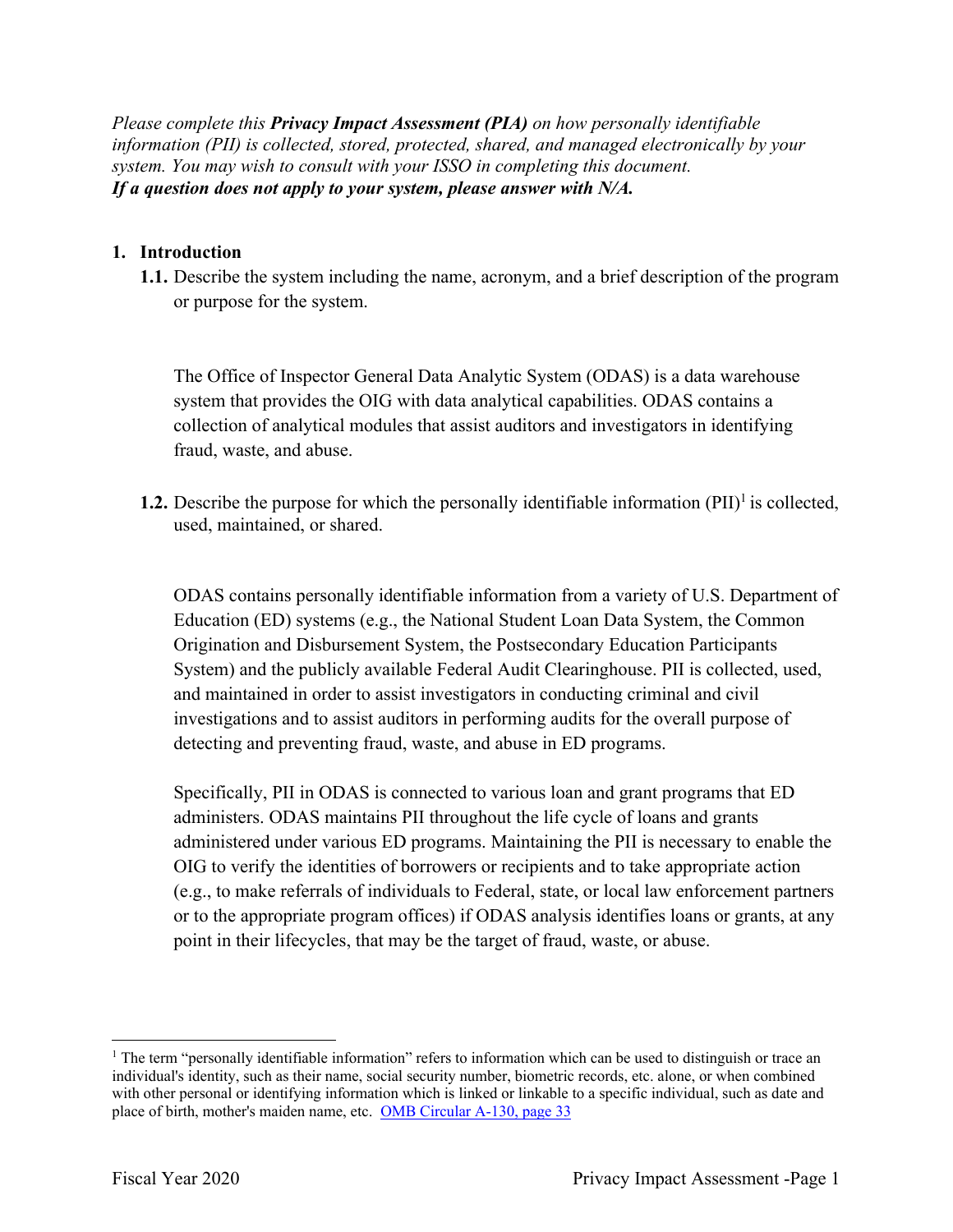**1.3.** Is this a new system, or one that is currently in operation?

#### Currently Operating System

**1.4.** Is this PIA new, or is it updating a previous version?

 $\boxed{\text{Update PIA}}$  This PIA is being updated in accord with Department policy requiring PIAs be reviewed and updated every two years

**1.5.** Is the system operated by the agency or by a contractor?

Agency

**1.5.1.** If the system is operated by a contractor, does the contract or other acquisitionrelated documents include privacy requirements?

 $\overline{M}$  N/A

Click here to select.

# **2. Legal Authorities and Other Requirements**

*If you are unsure of your legal authority, please contact your program attorney.* 

**2.1.** What specific legal authorities and/or agreements permit and regulate the collection and use of data by the system? Please include name and citation of the authority.

5 USC App. § 4 identifies the responsibilities of the Office of Inspector General which include, among others, providing policy direction for and conducting, supervising, and coordinating audits and investigations relating to the programs and operations of ED; reviewing existing and proposed legislation relating to programs and operations of ED; recommending policies for, and conducting, supervising, or coordinating other activities carried out or financed by ED for the purpose of promoting economy and efficiency in the administration of, or preventing and detecting fraud and abuse in, the ED's programs and operations.

In carrying out these responsibilities, 5 U.S.C. App. § 6(a) (Inspector General Act of 1978, as amended) authorizes the Inspector General to have timely access to all records, reports, audits, reviews, documents, papers, recommendations, or other material available to ED which relate to the programs and operations with respect to which the Inspector General has responsibilities under the Act.

#### **SORN**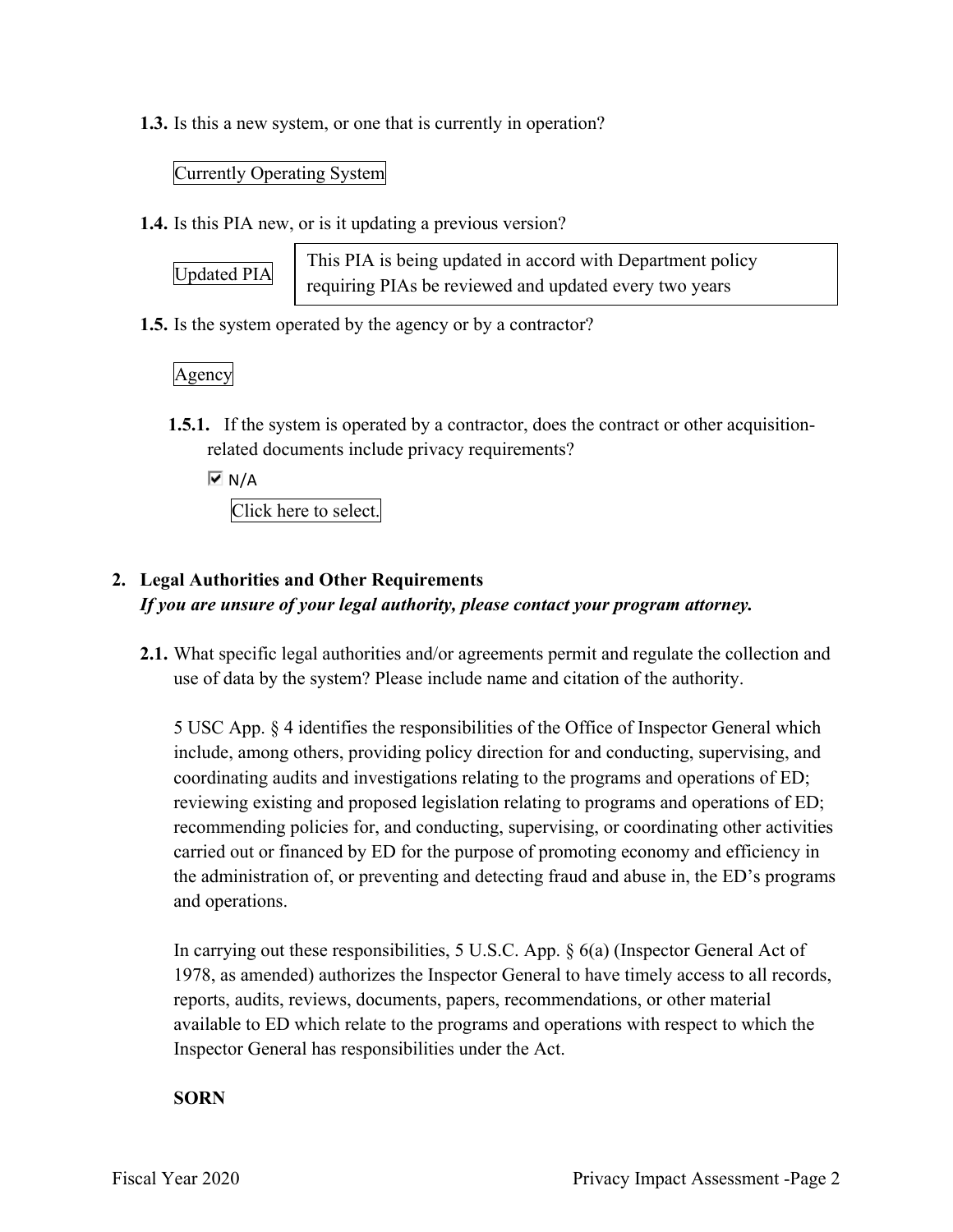**2.2.** Is the information in this system retrieved by an individual's name or personal identifier such as a Social Security Number or other identification?

Yes

**2.2.1.** If the above answer is **YES,** this system will need to be covered by Privacy Act System of Records Notice(s)  $(SORN(s))$ .<sup>2</sup> Please provide the SORN name, number, Federal Register citation and link, or indicate that a SORN is in progress.

 $\Box N/A$ 

 <https://www2.ed.gov/notices/sorn/18-10-02-full-publ.pdf>The Office of Inspector General Data Analytics System," 18-10-02, originally published October 16, 2008 (73 FR 61406) and amended May 14, 2012 (77 FR 28366). The complete SORN can be found here:

**2.2.2.** If the above answer is **NO**, explain why a SORN was not necessary. For example, the information is not retrieved by an identifier, the information is not maintained in a system of records, or the information is not maintained by the Department, etc.

 $\overline{M}$  N/A

Click here to enter text.

# **Records Management**

**If you do not know your records schedule, please consult with your records liaison or send an email to [RMHelp@ed.gov](mailto:RMHelp@ed.gov)** 

**2.3.** What is the records retention schedule approved by National Archives and Records Administration (NARA) for the records contained in this system? Please provide all relevant NARA schedule numbers and disposition instructions.

ODAS follows the originating component's or organization's records retention schedule for those relevant records and information. So, for example, ODAS follows NSLDS NARA DISPOSITION AUTHORITY: DAA-0441-2017-0004 for the NSLDS data that it receives. We are now developing a comprehensive records retention and disposition schedule for all of the information included in this system of records. Until NARA approves a retention and disposition schedule for those records not covered by other

access and correct any PII maintained by ED. <https://connected.ed.gov/om/Documents/SORN-Process.pdf><br>Fiscal Year 2020 Privacy Impact Assessment -Page 3 <sup>2</sup> A System of Records Notice (SORN) is a formal notice to the public that identifies the purpose for which PII is collected, from whom and what type of PII is collected, how the PII is shared externally (routine uses), and how to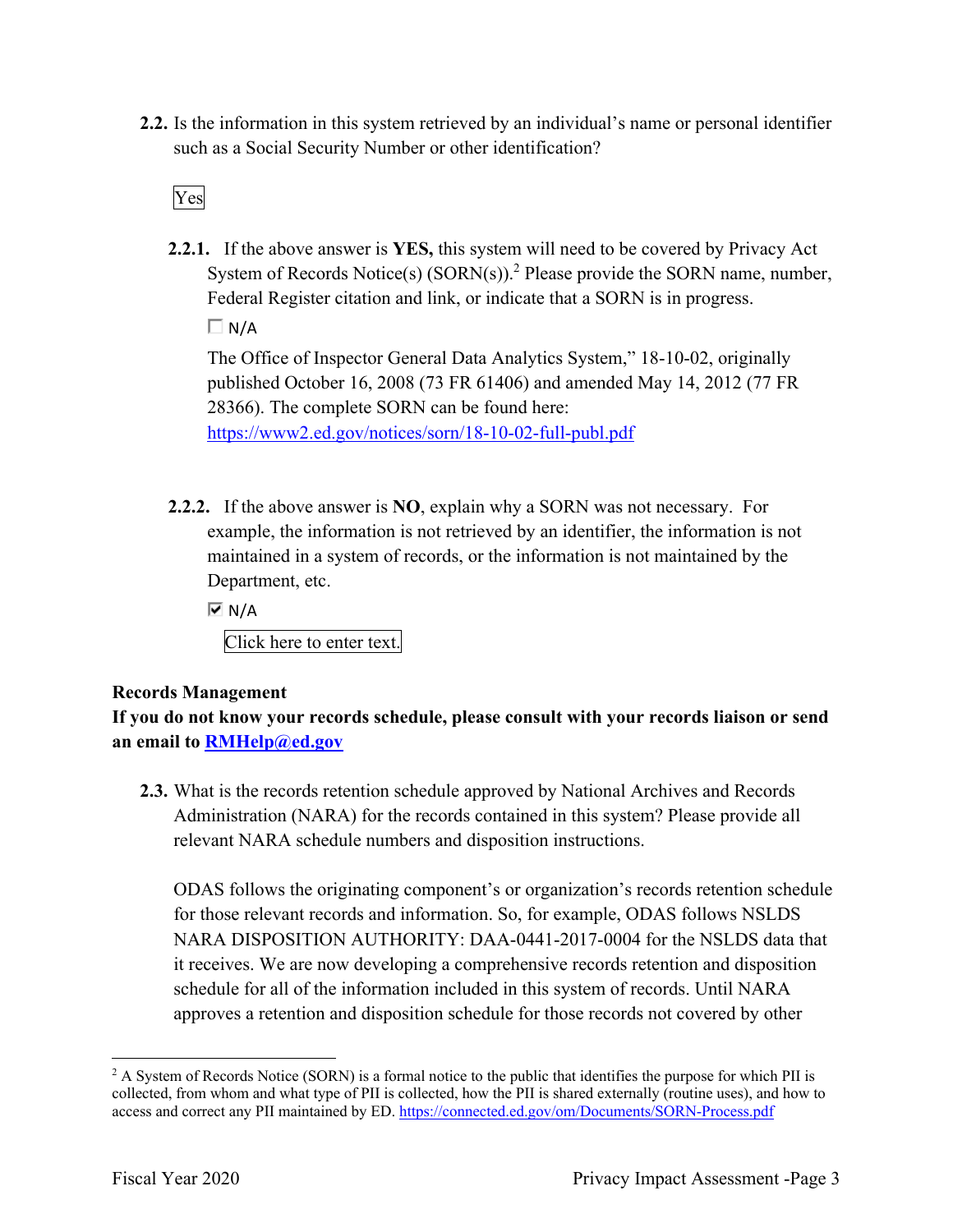NARA disposition authority, OIG will not destroy those ODAS records. Records that are provided to Investigative or Audit Services will be retained per OIG NARA DISPOSITION AUTHORITY: N1-441-02-1.

**2.4.** Is the PII contained in this system disposed of appropriately, and in accordance with the timelines in the records disposition schedule?

Yes

# **3. Characterization and Use of Information**

#### **Collection**

**3.1.** List the specific PII elements (e.g., name, email, address, phone number, date of birth, Social Security, etc.) that the system collects, uses, disseminates, or maintains.

Records in ODAS include:

Direct personal identifiers for borrowers, parents of dependent borrowers and spouses if applicable such as full name, Social Security Number (SSN), date of birth, home/current address, home/work/alternate/mobile telephone numbers, email address, driver's license number and state, citizenship status, dependency status, veteran status, marital status, and gender; income information for borrowers, parents, and spouses if applicable such as current income, asset information, expected family contribution, family size, highest level of schooling completed (for parents and spouses), and pre-and post-screening results that determine a parent's aid eligibility; loan and Grant Information such as amount, disbursements, dates of disbursements, balances, repayment plan, loan status, collections, claims, deferments, forbearances, refunds, cancellations, overpayment amounts, and date of default.

**3.2.** Does the system collect only the minimum amount required to achieve the purpose stated in Question 1.2?



OIG maintains only the minimum information necessary for its program oversight purposes. For example, contact information is sometimes needed to communicate with the recipients. Additional information, such as SSNs, is needed to track borrowers throughout the student aid lifecycle and to identify the student. No information is collected that is not required to achieve this purpose.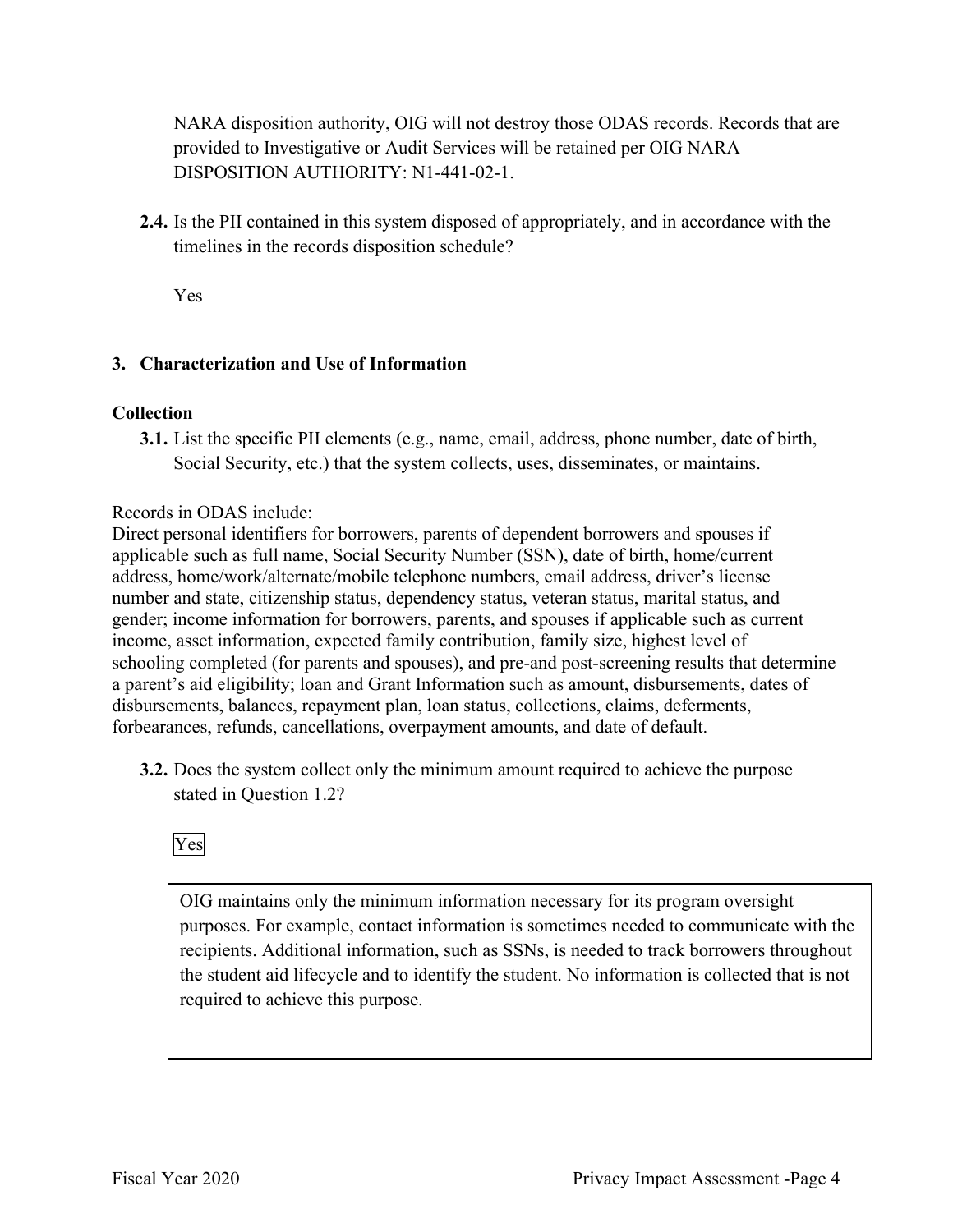**3.3.** What are the sources of PII collected (e.g., individual, school, another agency, commercial sources, etc.)?

 Identifiable Information (PII) as it is received from the following Department systems: • Education's Central Automated Processing System (EDCAPS) (18-04-04) ODAS does not collect any data directly from any individuals but maintains Personally

- 
- Federal Student Aid Application Files (18-11-01)
- Common Origination and Disbursement System) (COD) (18-11-02)
- National Student Loan Data System (NSLDS) (18-11-06)
- The Department of Education (ED) PAS (Person Authentication Service) (18-11-12)
- Student Authentication Network Audit File (18-11-13)
- Data extracts from ED purchase card servicer

ODAS also includes data retrieved from the Federal Audit Clearinghouse.

**3.4.** How is the PII collected from the stated sources listed in Question 3.3 (e.g., paper form, web page, database, etc.)?

ODAS collects the PII from the sources stated above using secure Extract, Transform and Load (ETL) processes. We have Memorandums of Understanding (MOU) with Federal Student Aid and with the Office of the Chief Information Officer for these processes.

**3.5.** How is the PII validated or confirmed to ensure the integrity of the information collected?<sup>3</sup> Is there a frequency at which there are continuous checks to ensure the PII remains valid and accurate?

When we receive the data from the various systems listed in section 3.3 above, we perform reliability checks to assure all of the data was received and processed accurately. We also process select address data through other software to assure that it is reliable and accurate. For example, we process the address data through standardization process software to assure we are using the most consistent, reliable data in our internal analytics. If we note anomalies in our data during our analytics process, we review our internal data first to assure that our processes did not cause the anomaly. Then, if our system and processes did not cause the error, we contact the system that provided the data to have them research their data to identify the cause or issue.

# **Use**

**3.6.** Describe how the PII is used to achieve the purpose stated in Question 1.2 above.

<sup>&</sup>lt;sup>3</sup> Examples include restricted form filling, account verification, editing and validating information as it's collected, and communication with the individual whose information it is.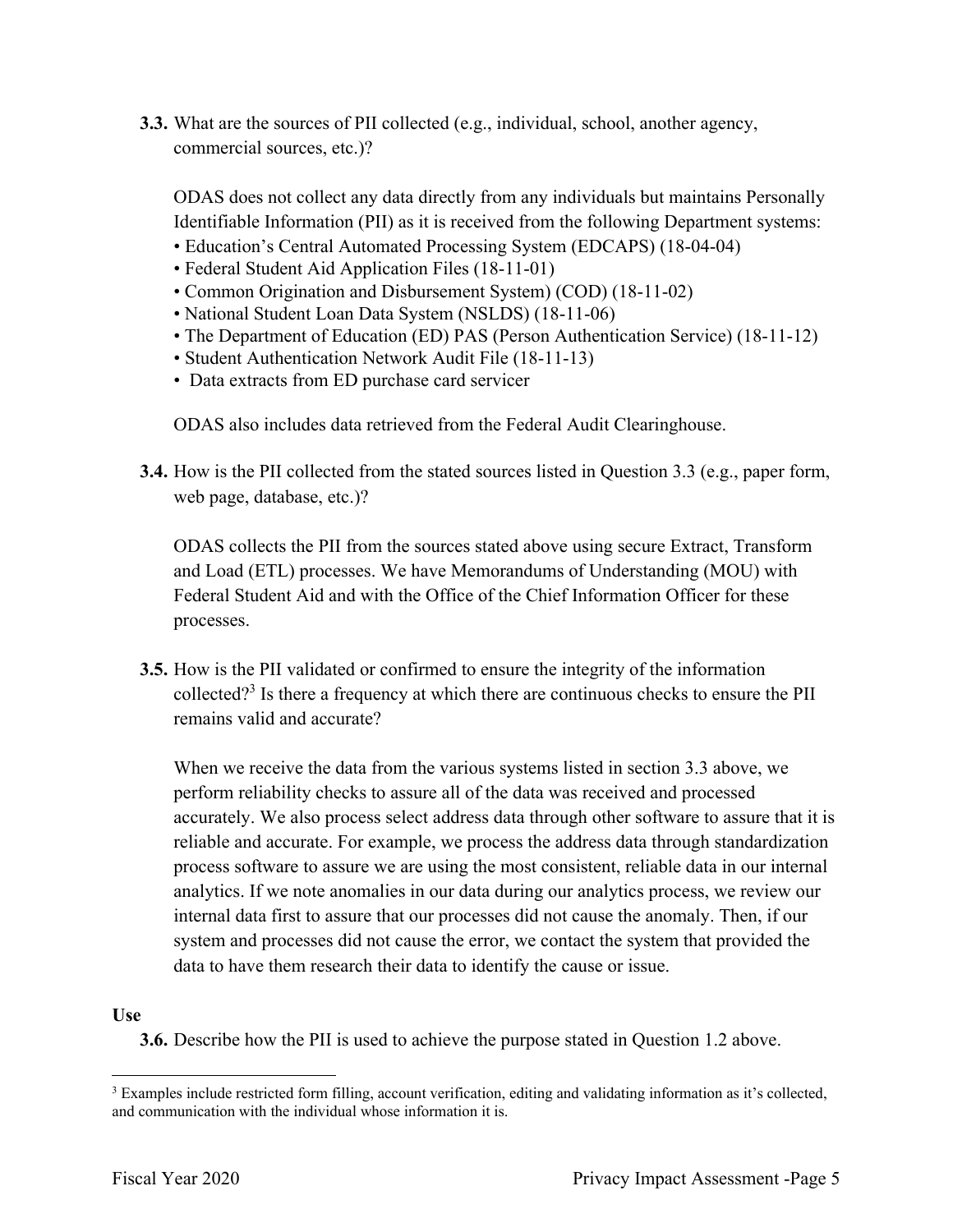This information is being collected so that OIG will have access to a single repository of data for purposes of conducting data modeling, investigative and audit assistance, and predictive analytics. ODAS obtains data from various Department systems, and the PII is required to review and analyze the data in order to prevent and detect fraud and abuse in the programs and operations of the Department.

**3.7.** Is the system using PII for testing/researching new applications or information systems prior to deployment or for training employees?

No

**3.7.1.** If the above answer is **YES,** what controls are in place to minimize the risk and protect the data?

 $\overline{M}$  N/A Click here to enter text.

#### **Social Security Numbers**

*It is the Department's Policy that, in order to collect Social Security Numbers, the System Owner must state the collection is: 1) authorized by law, 2) necessary for an agency purpose, and 3) there is no reasonable alternative.* 

**3.8.** Does the system collect Social Security Numbers? Note that if the system maintains Social Security Numbers but does not explicitly collect them, answer 3.8.1 to address the purpose for maintaining them.

Yes

**3.8.1.** If the above answer is **YES**, explain the purpose for its collection, and how the SSN will be used.

 $\square$  N/A SSNs are maintained because ODAS utilizes data from multiple systems that rely on the SSN to identify applicants and borrowers.

**3.8.2.** Specify any alternatives considered in the collection of SSNs and why the alternatives were not selected.

 $\overline{M}$  N/A

Alternatives to using SSNs have been considered in the originating systems of records. The alternatives have not been selected because the systems interface with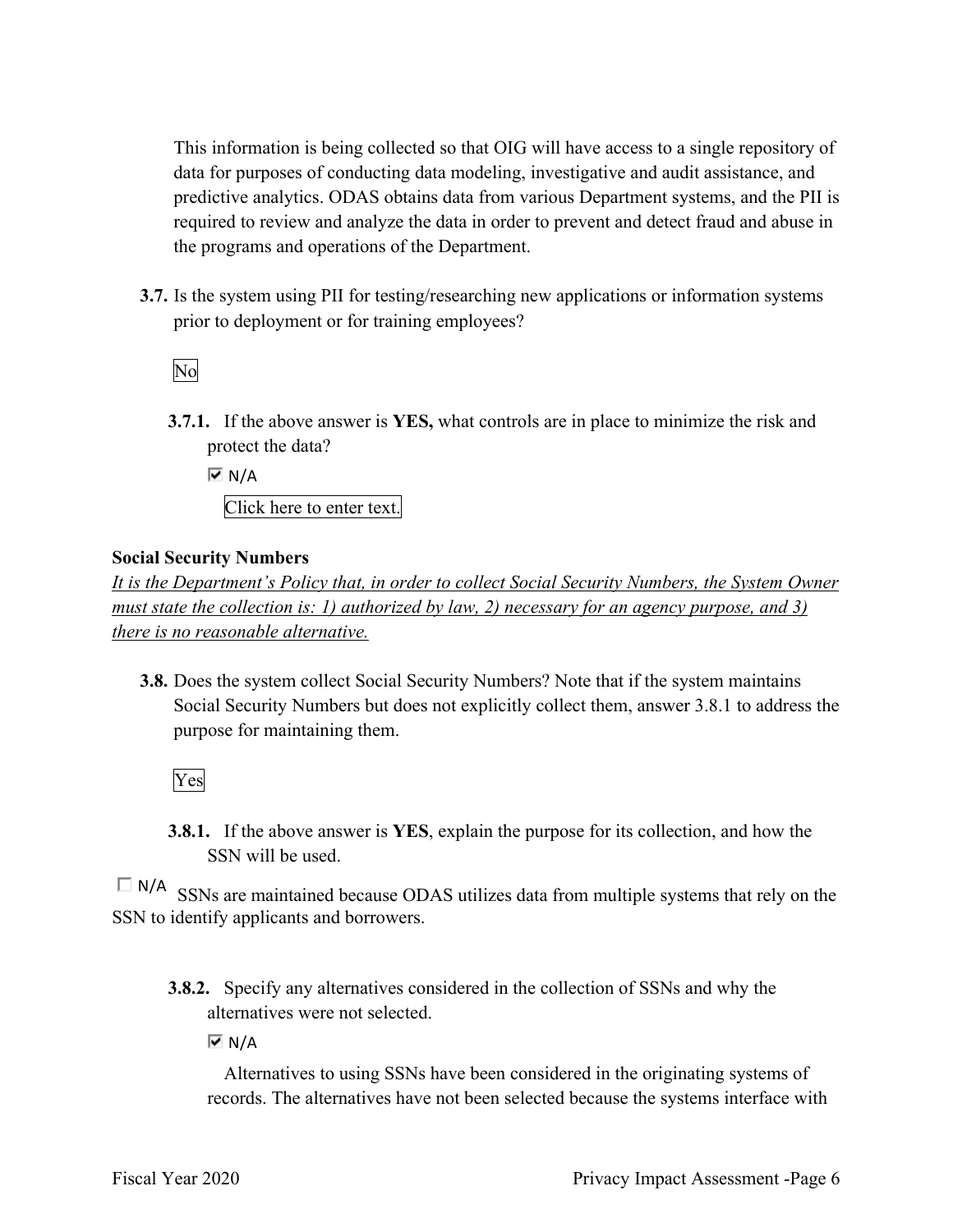other systems and all of them rely on SSN to identify students, loans, grants, and over-payments.

# **4. Notice**

**4.1.** How does the system provide individuals with notice about the collection of PII prior to its collection (e.g., direct notice, such as a Privacy Act Statement (if applicable) or public notice, such as a SORN, PIA,)? If notice is not provided, explain why not.

ODAS does not collect any PII directly from individuals and therefore does not provide a privacy notice to individuals about whom it collects PII. Individuals are provided this notice when information is collected by the Department in the context of each system from which ODAS receives extracts. Additionally, notice is provided though the publishing of the System of Records Notice referenced in Section 2.2.

**4.2.** Provide the text of the notice or the link to the webpage where the notice is posted if notice is provided other than by SORN or PIA.

 $\overline{M}$  N/A Click here to enter text.

**4.3.** What opportunities are available for individuals to consent to uses (including new uses of previously collected PII), decline to provide PII, or opt out of the project?

Individuals do not have the ability to specifically decline to provide information or opt out of their information being maintained in ODAS. Opportunities to decline to provide PII or opt out are at the initial point of collection.

**4.4.** Is the notice referenced in Question 4.1 reviewed and revised when there are changes in the practice, policy, or activities that affect the PII and privacy to ensure that individuals are aware of and can consent to, where feasible, these changes?

Yes

# **5. Information Sharing and Disclosures**

# **Internal**

**5.1.** Will PII be shared internally with other ED principal offices? If the answer is **NO**, please skip to Question 5.4.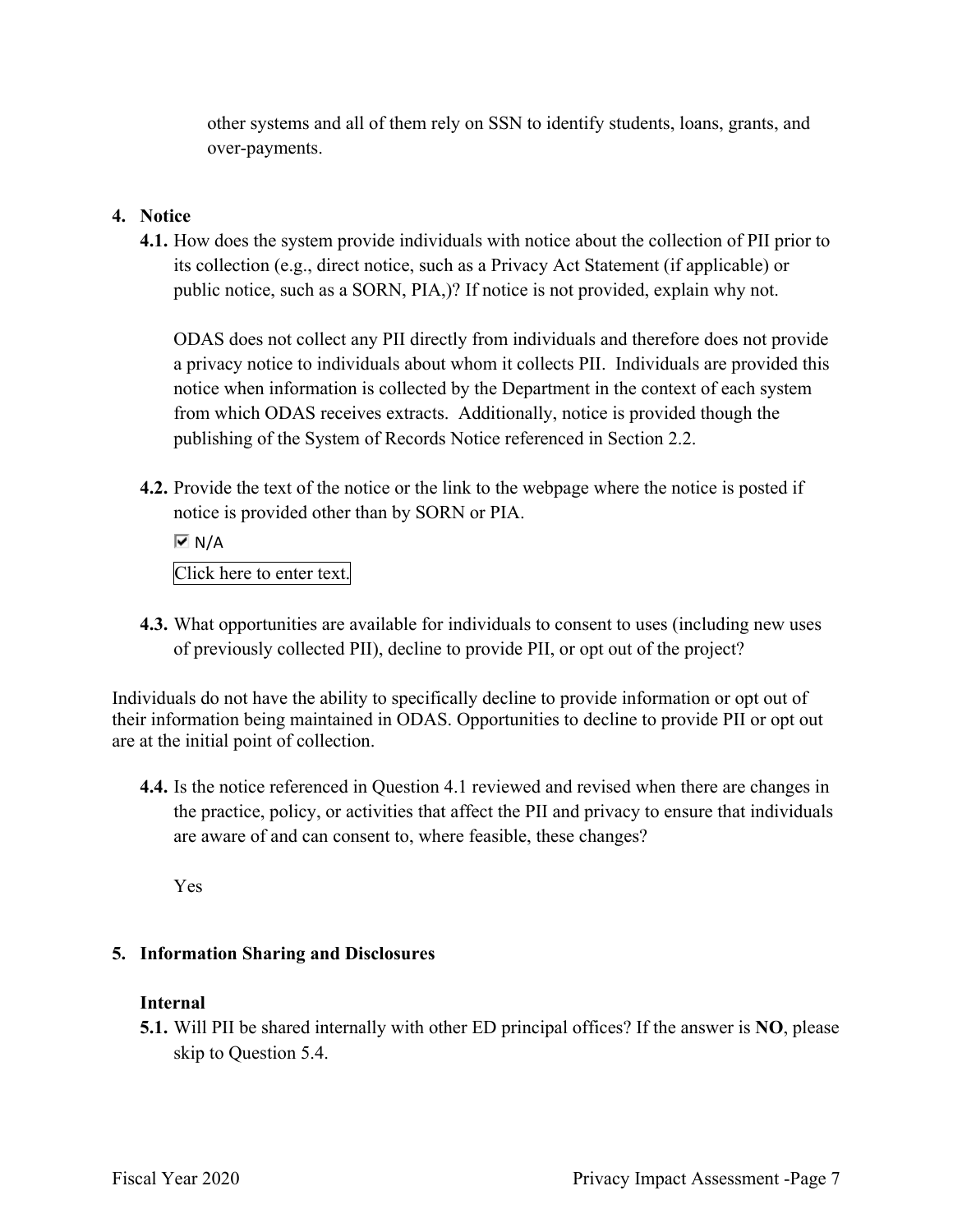Yes

# **5.2.** What PII will be shared and with whom?

 $\Box$  N/A

The OIG shares with Federal Student Aid names, SSNs, dates of birth, addresses, and any other relevant information (e.g., in the case of persons involved in fraud rings, schools they attended, financial aid history, amounts of loans disbursed to them) if analyses indicate those individuals may be engaged in fraud or abuse .

**5.3.** What is the purpose for sharing the specified PII with the specified internal organizations?

 $\Box$  N/A

We share PII that we have obtained from FSA systems that has been analyzed and processed within ODAS where we have evidence to suggest that there is possible fraudulent activity occurring.

# **External**

**5.4.** Will the PII contained in the system be shared with external entities (e.g. another agency, school district, the public, etc.)? If the answer is **NO**, please skip to Question 6.1.



**5.5.** What PII will be shared and with whom? List programmatic disclosures only.<sup>4</sup> **Note: If you are sharing Social Security Numbers externally, please specify to whom and for what purpose**.

 $\Box$  N/A

OIG may share information from ODAS with external entities pursuant to the routine uses listed in SORN for ODAS. Information may be shared with other entities without the consent of the individual if the routine use disclosure is compatible with the purposes for which the record was collected. Specific disclosures may include the following:

- Federal, state, local or foreign agencies or law enforcement or oversight agencies
- Public or private entities when necessary to obtain other information
- Institutions, accrediting agencies, and guaranty agencies
- Litigation and alternative dispute resolution
- Contractors and consultants
- Debarment and suspension
- Department of Justice advice

<sup>4</sup> If this information is covered by Privacy Act System of Records Notice (SORN) please list only relevant programmatic disclosures listed under the Routine Uses section.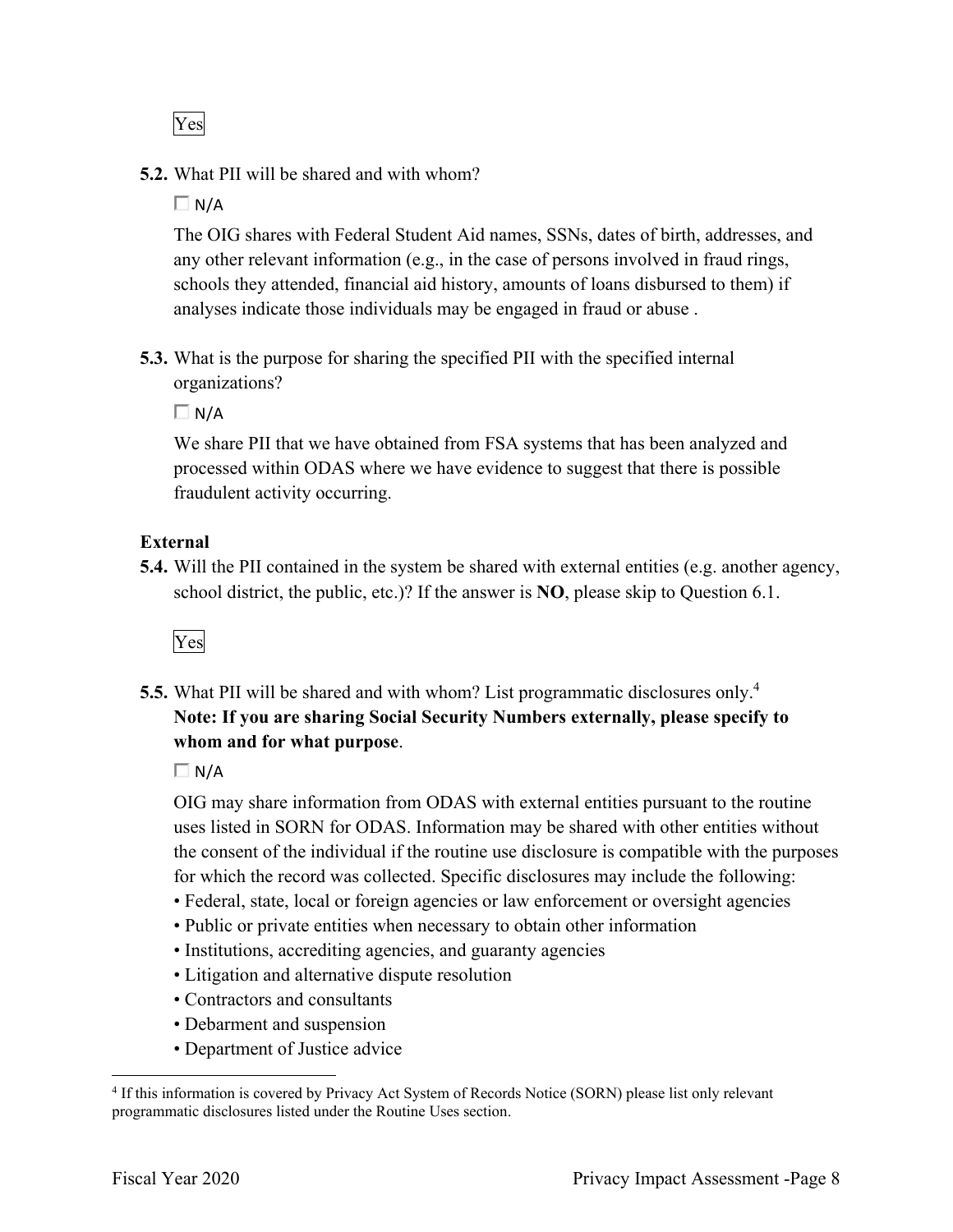- Congressional member
- Benefit program
- Collection of debts and overpayments
- Council of the Inspectors General on Integrity and Efficiency.

**5.6.** What is the purpose for sharing the PII with the specified external entities?

 $\Box$  N/A

OIG may share information from ODAS with external entities pursuant to the routine uses listed in SORN for ODAS. These are for determining if fraudulent activities are occurring.

**5.7.** Is the sharing with the external entities authorized?

 $\Box$  N/A Yes

**5.8.** Is the system able to provide and retain an account of any disclosures made and make it available upon request?

 $\Box$  N/A Yes

**5.9.** How is the PII shared with the external entity (e.g. email, computer match, encrypted line, etc.)?

 $\Box$  N/A

Information is always shared in a secure fashion normally through a secure encrypted file sharing application.

**5.10.** Is the sharing pursuant to a Computer Matching Agreement (CMA), Memorandum of Understanding (MOU), or other type of approved sharing agreement with another agency?

 $\Box$  N/A

Yes

**5.11.** Does the project place limitation on re-disclosure?

 $\Box N/A$ 

Yes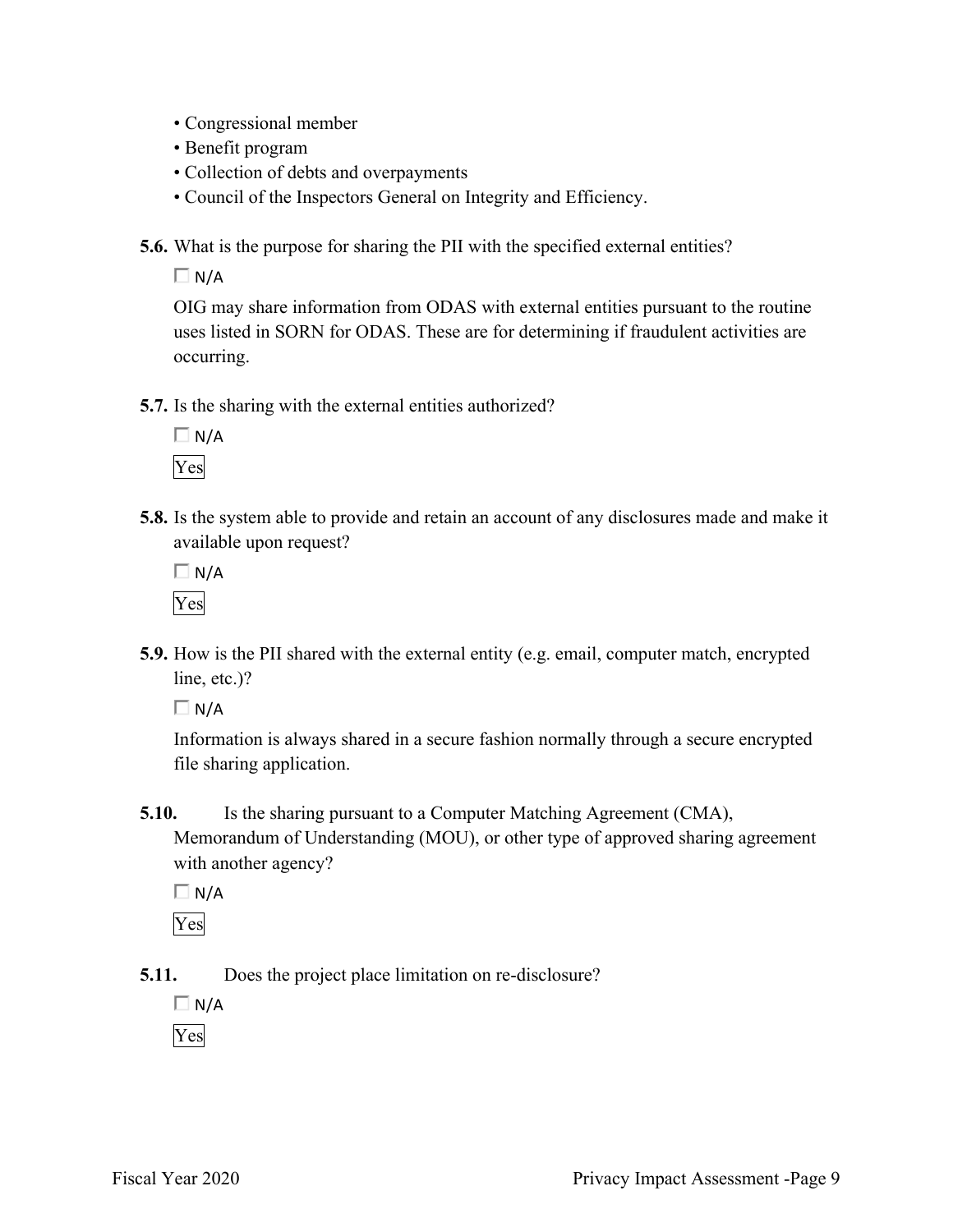#### **6. Redress**

**6.1.** What are the procedures that allow individuals to access their own information?

The ODAS system is investigatory material compiled for law enforcement purposes that is exempt from certain provisions of the Privacy Act including the provisions regarding access to records. See 5 U.S.C.  $\S$  552a(k)(2) and 34 C.F.R.  $\S$  5b.11(c)(1). Nonetheless, individuals would have records access rights to their records in the system from which their records in ODAS were derived if those systems are systems of records under the Privacy Act.

**6.2.** What procedures are in place to allow the subject individual to correct inaccurate or erroneous information?

The ODAS system is exempt from Privacy Act record access requirements. However, the individual would have records access rights to their records in the originating system if those systems are systems of records under the Privacy Act.

**6.3.** How does the project notify individuals about the procedures for correcting their information?

The originating system of records notice listed in question 3.3 and this PIA explains the procedures for correcting customer information.

# *7.* **Safeguards**

#### *If you are unsure which safeguards will apply, please consult with your ISSO.*

**7.1.** Does the principal office work with their CSO/ISSO to build privacy & security into the system and build privacy extensions to the extent feasible?



**7.2.** Is an Authority to Operate (ATO) required?

Yes

**7.3.** Under NIST FIPS Pub. 199, what is the security categorization of the system: **Low, Moderate, or High?** 

 $\Box$  N/A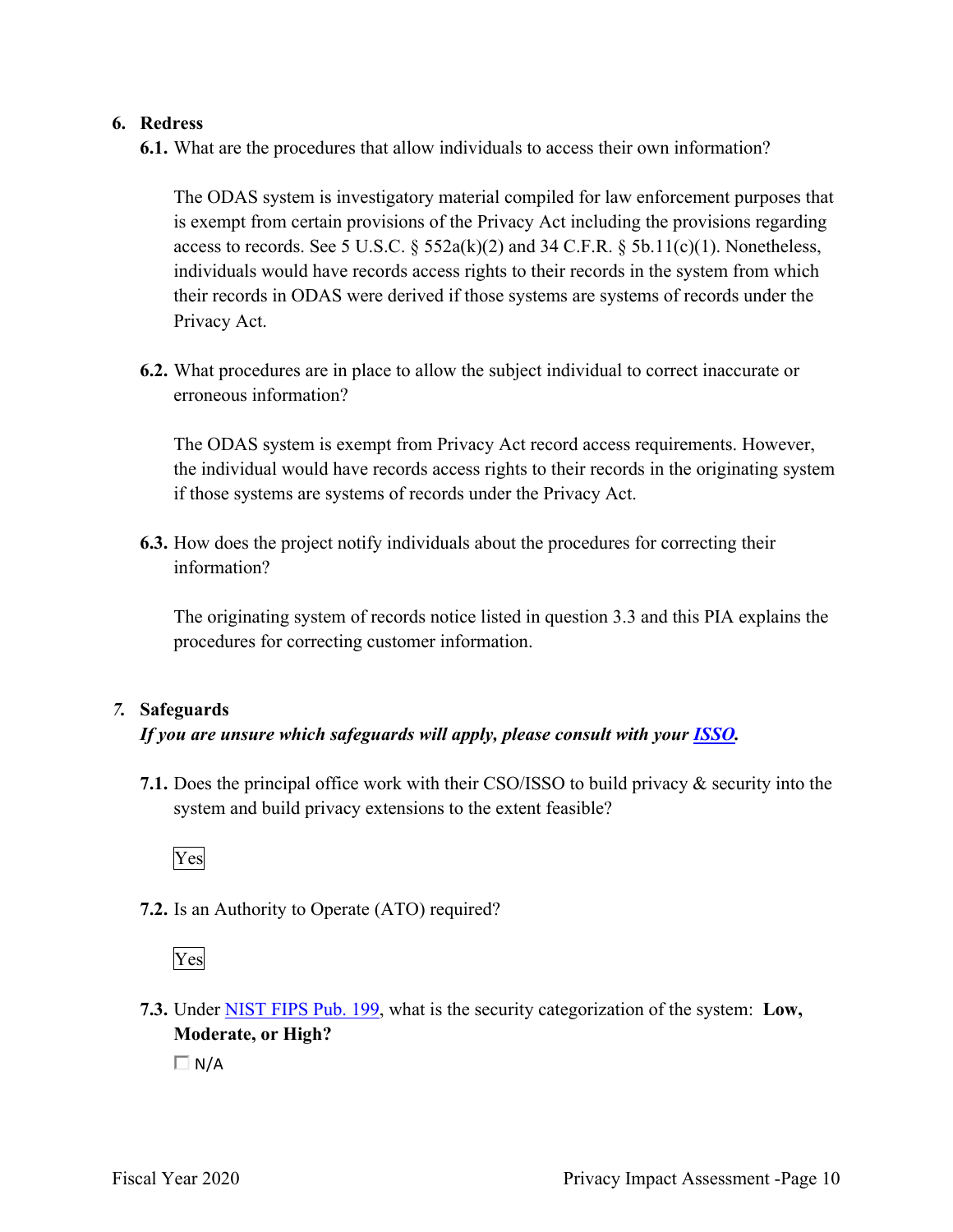# Moderate

**7.4.** What administrative, technical, and physical safeguards are in place to protect the information?

Only authorized and approved users have access to ODAS. Access is extremely limited and controlled. Multifactor authentication is required to access ODAS. Access can only be gained by using both the ED and ITACCINet internal networks. ODAS is developed and maintained by the OIG and is housed within a secure and controlled facility. Access to the computer lab is limited to authorized OIG personnel only. The general public does not have access to ODAS. ODAS data is encrypted in transit and while at rest. Monitoring controls are in place to determine if there is unauthorized access. Monitoring of unusual downloading of the data is also in place.

Moreover, ODAS has received an Authorization to Operate and has put in place all required controls at the moderate categorization level under NIST standards.

**7.5.** Is the information in the system appropriately secured in accordance with the IT security requirements and procedures as required by Federal law and policy?



**7.6.** Has a risk assessment been conducted where appropriate security controls to protect against that risk have been identified and implemented?

Yes

**7.7.** Please describe any monitoring, testing or evaluation conducted on a regular basis to ensure the security controls continue to work properly at safeguarding the PII.

The ODAS security team conducts a yearly self-assessment of selected security controls. All applicable National Institute of Standards and Technology security controls applicable to a moderate system are assessed within a three-year cycle. A yearly report of the results is written and any risks that are identified are noted and tracked for correction. The yearly report is presented to the system owner and authorizing official. The results are reviewed with them and any required corrective actions are discussed. Also, a periodic independent assessment is performed of ODAS. The latest independent assessment was completed in September 2019. Vulnerability scans are conducted weekly on ODAS.